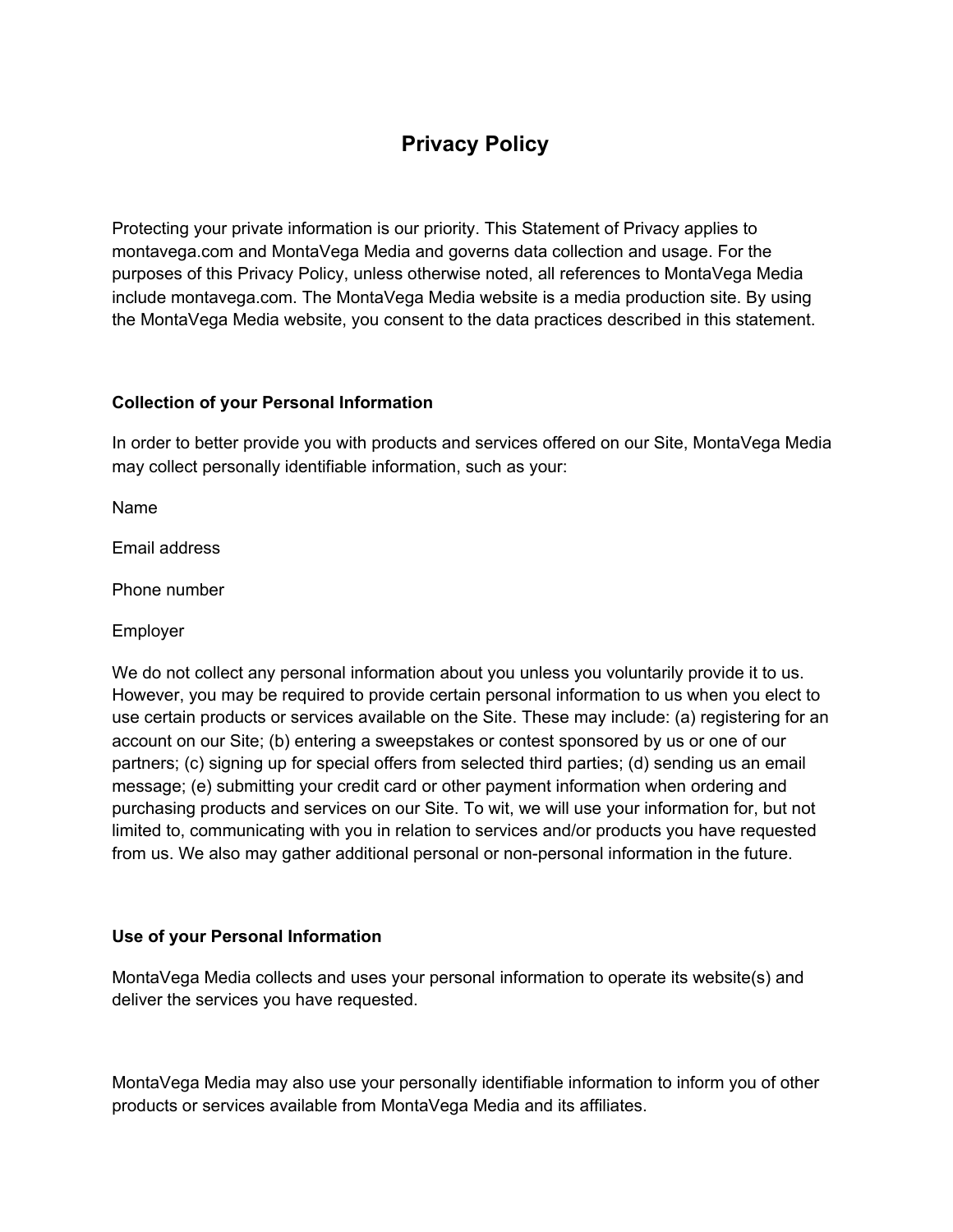## **Sharing Information with Third Parties**

MontaVega Media does not sell, rent or lease its customer lists to third parties.

MontaVega Media may share data with trusted partners to help perform statistical analysis, send you email or postal mail, provide customer support, or arrange for deliveries. All such third parties are prohibited from using your personal information except to provide these services to MontaVega Media, and they are required to maintain the confidentiality of your information.

MontaVega Media may disclose your personal information, without notice, if required to do so by law or in the good faith belief that such action is necessary to: (a) conform to the edicts of the law or comply with legal process served on MontaVega Media or the site; (b) protect and defend the rights or property of MontaVega Media; and/or (c) act under exigent circumstances to protect the personal safety of users of MontaVega Media, or the public.

## **Automatically Collected Information**

Information about your computer hardware and software may be automatically collected by MontaVega Media. This information can include: your IP address, browser type, domain names, access times and referring website addresses. This information is used for the operation of the service, to maintain quality of the service, and to provide general statistics regarding use of the MontaVega Media website.

# **Right to Deletion**

Subject to certain exceptions set out below, on receipt of a verifiable request from you, we will:

Delete your personal information from our records; and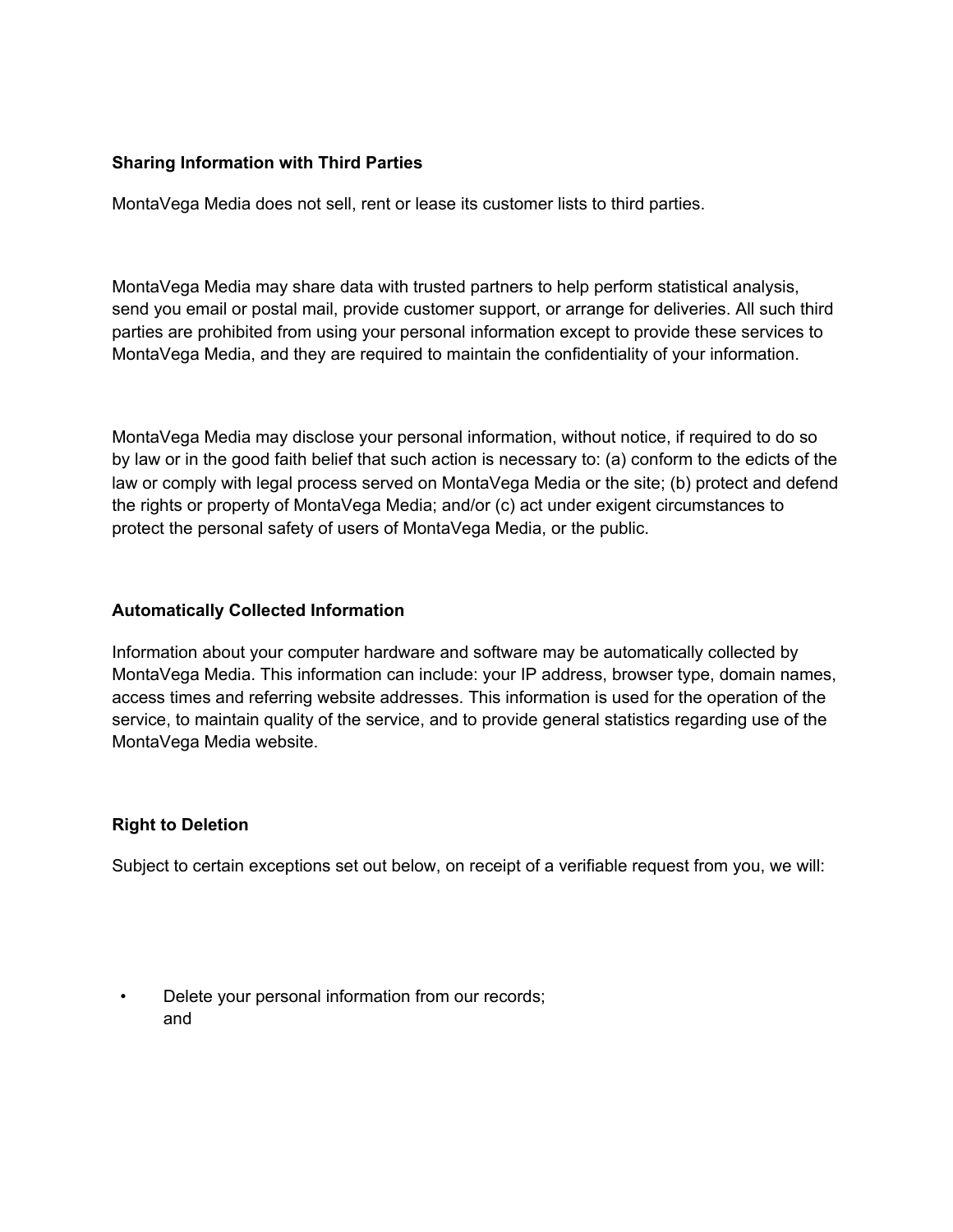• Direct any service providers to delete your personal information from their records.

Please note that we may not be able to comply with requests to delete your personal information if it is necessary to:

- Complete the transaction for which the personal information was collected, fulfill the terms of a written warranty or product recall conducted in accordance with federal law, provide a good or service requested by you, or reasonably anticipated within the context of our ongoing business relationship with you, or otherwise perform a contract between you and us;
- Detect security incidents, protect against malicious, deceptive, fraudulent, or illegal activity; or prosecute those responsible for that activity;
- Debug to identify and repair errors that impair existing intended functionality;
- Exercise free speech, ensure the right of another consumer to exercise his or her right of free speech, or exercise another right provided for by law;
- Comply with the California Electronic Communications Privacy Act;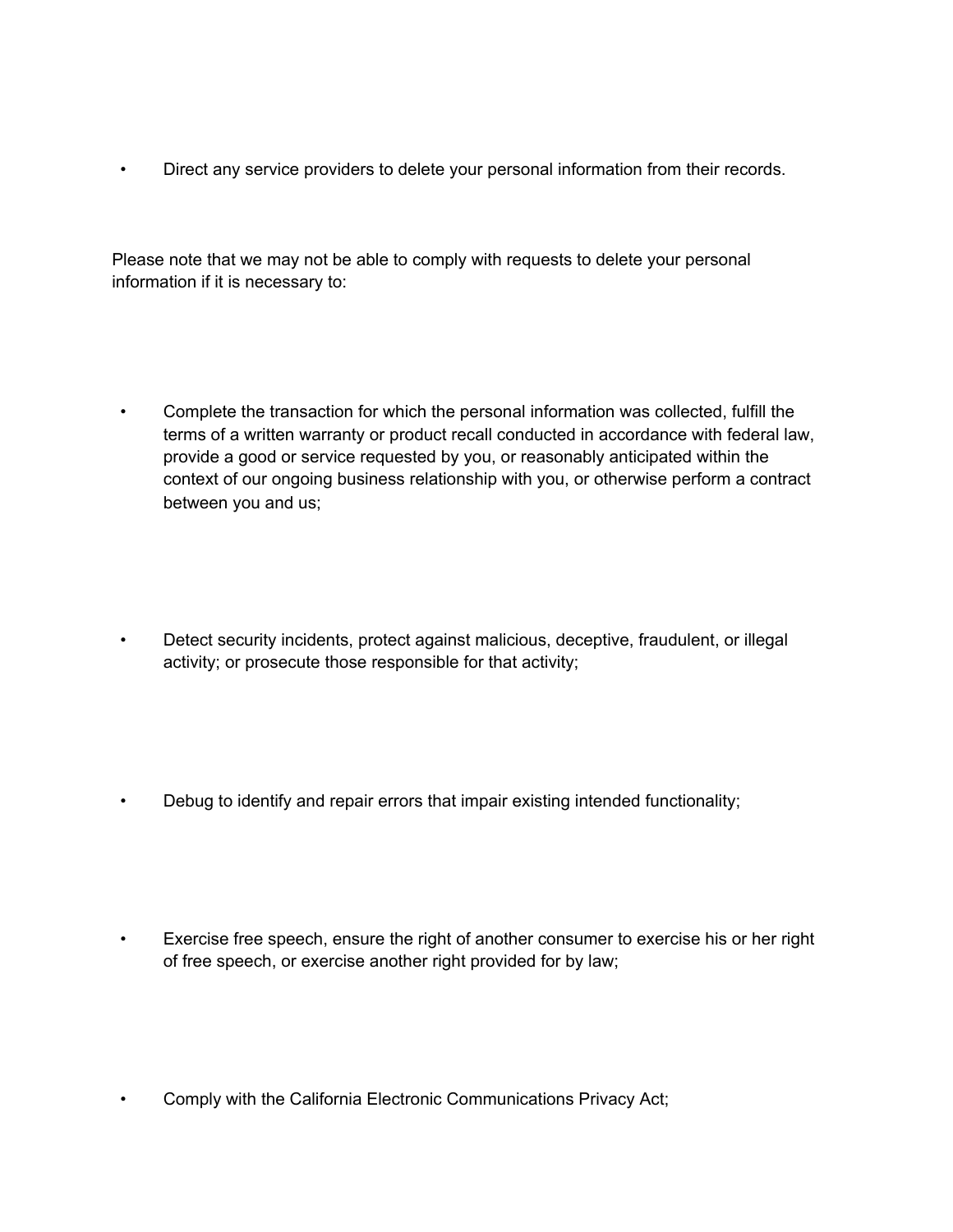- Engage in public or peer-reviewed scientific, historical, or statistical research in the public interest that adheres to all other applicable ethics and privacy laws, when our deletion of the information is likely to render impossible or seriously impair the achievement of such research, provided we have obtained your informed consent;
- Enable solely internal uses that are reasonably aligned with your expectations based on your relationship with us;
- Comply with an existing legal obligation; or
- Otherwise use your personal information, internally, in a lawful manner that is compatible with the context in which you provided the information.

# **Children Under Thirteen**

MontaVega Media does not knowingly collect personally identifiable information from children under the age of thirteen. If you are under the age of thirteen, you must ask your parent or guardian for permission to use this website.

## **E-mail Communications**

From time to time, MontaVega Media may contact you via email for the purpose of providing announcements, promotional offers, alerts, confirmations, surveys, and/or other general communication. In order to improve our Services, we may receive a notification when you open an email from MontaVega Media or click on a link therein.